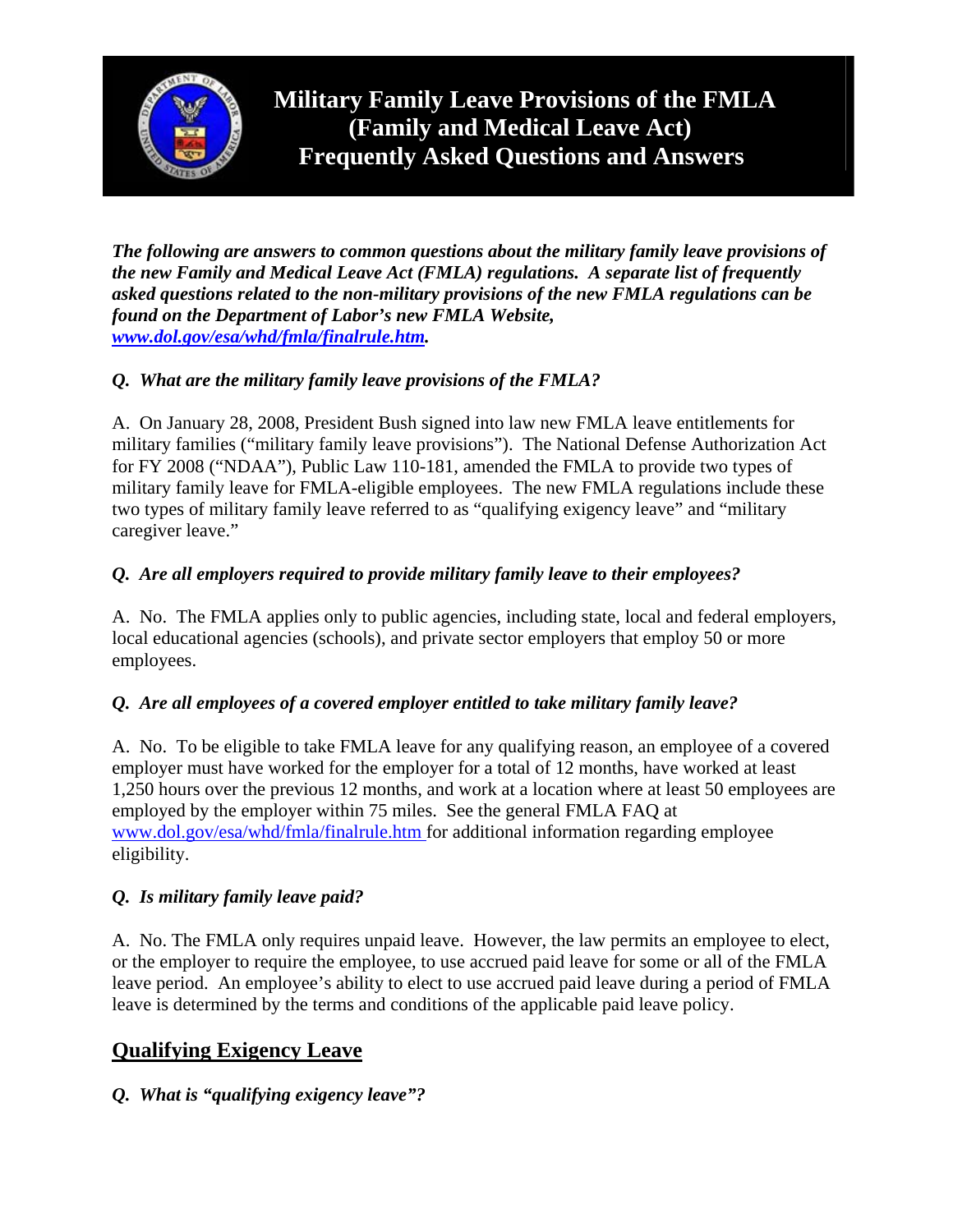A. "Qualifying exigency leave" is one of the two new military family leave provisions. It may be taken for any qualifying exigency arising out of the fact that a covered military member is on active duty or call to active duty status. The Department's new regulations include a broad list of activities that are considered qualifying exigencies and will permit eligible employees who are family members of a covered military member to take FMLA leave to address the most common issues that arise when a covered military member is deployed, such as attending militarysponsored functions, making appropriate financial and legal arrangements, and arranging for alternative childcare. For a complete list of qualifying exigencies, see the questions below.

# *Q. Who is a "covered military member"?*

A. A covered military member is the employee's spouse, son, daughter, or parent who is on active duty or call to active duty status.

# *Q. What is "active duty or call to active duty status"?*

A. Active duty or call to active duty status refers to a member of the National Guard or Reserves who is under a call or order to active duty (or has been notified of an impending call or order to active duty) in support of a contingency operation.

## *Q. Are families of servicemembers in the Regular Armed Forces eligible for qualifying exigency leave?*

A. No. The statute passed by Congress providing these new military family leave entitlements only extended the right to take FMLA leave because of a qualifying exigency to family members of National Guard and Reserves, and certain retired military. By law, the Department does not have the authority to extend the entitlement to take FMLA leave because of a qualifying exigency to family members of servicemembers in the Regular Armed Forces.

# *Q. Can I take qualifying exigency leave if my son or daughter is 18 years old or older?*

A. Yes. The new FMLA regulations contain special definitions for son and daughter for both of the military family leave provisions. For qualifying exigency leave, an eligible employee may take leave for his or her "son or daughter on active duty or call to active duty status," which is defined as the employee's biological, adopted, or foster child, stepchild, legal ward, or child for whom the employee stood in loco parentis, who is on active duty or call to active duty status, and who is of any age.

#### *Q. Can I take qualifying exigency leave if the covered military member is my stepson or stepdaughter? Alternatively, can I take qualifying exigency leave if the covered military member is my stepparent?*

A. Yes. Under the FMLA for qualifying exigency leave, a "son or daughter on active duty or call to active duty status" means the employee's biological, adopted, or foster child, stepchild, legal ward, or a child for whom the employee stood in loco parentis, who is on active duty or call to active duty status, and who is of any age. Additionally, under the FMLA for qualifying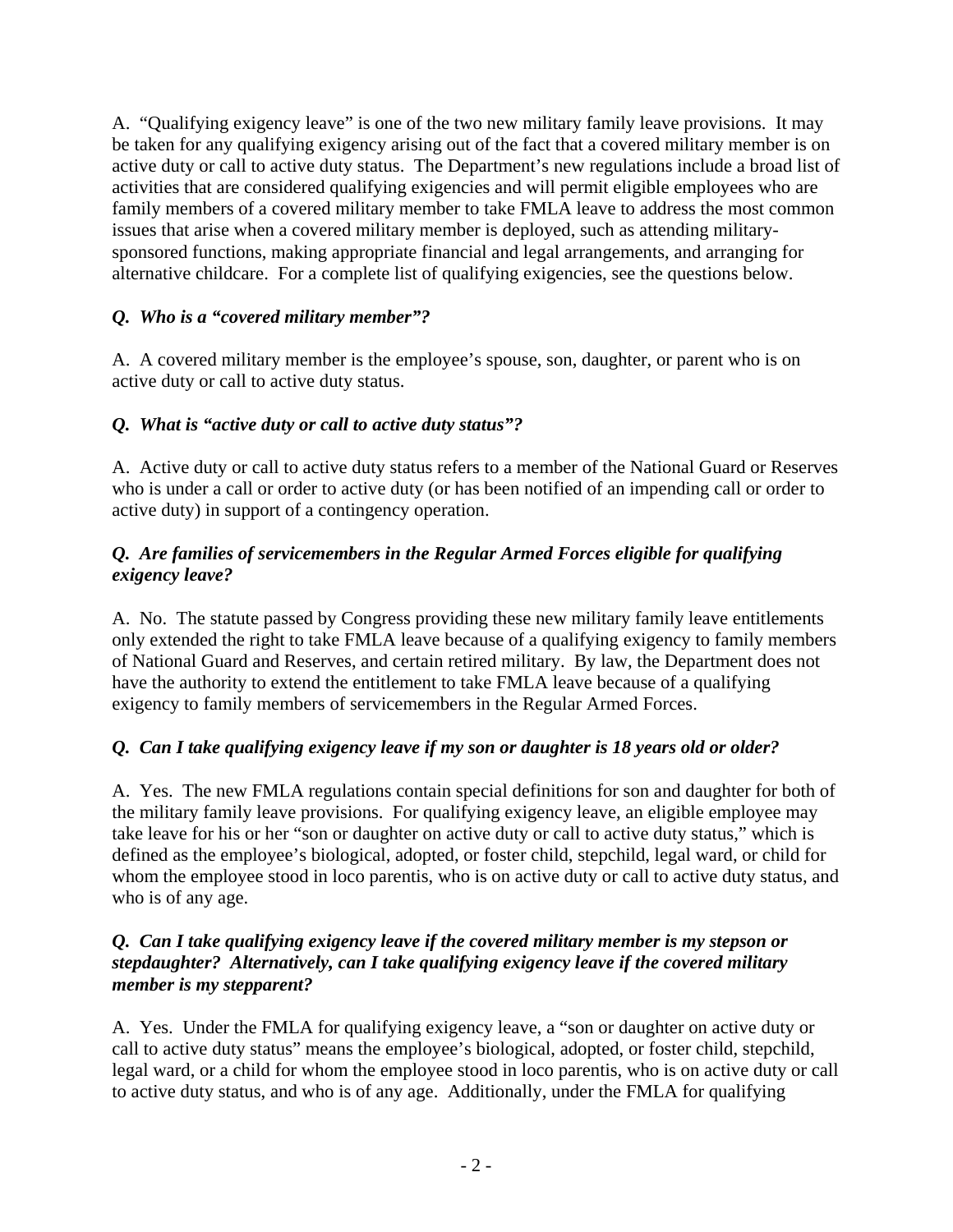exigency leave, a "parent" means a biological, adoptive, step or foster father or mother, or any other individual who stood in loco parentis to the employee when the employee was a son or daughter. This term does not include parents "in law."

## *Q. How will I know whether a covered military member has been called to or is on active duty in support of a "contingency operation?"*

A. A covered military member's active duty orders will generally specify whether he or she is serving in support of a contingency operation. You also may confirm whether a particular servicemember is serving in support of a contingency operation by contacting the appropriate military branch.

# *Q. What is a "qualifying exigency"?*

A. The Department has developed a list of qualifying exigencies that encompass a wide range of specific activities in the following broad categories. Qualifying exigencies include:

- Issues arising from a covered military member's short notice deployment (i.e., deployment on seven or less days of notice) for a period of seven days from the date of notification;
- Military events and related activities, such as official ceremonies, programs, or events sponsored by the military or family support or assistance programs, and informational briefings sponsored or promoted by the military, military service organizations, or the American Red Cross;
- Certain childcare and related activities arising from the active duty or call to active duty status of a covered military member, such as arranging for alternative childcare, providing childcare on a non-routine, urgent, immediate need basis, enrolling or transferring a child in a new school or day care facility, and attending certain meetings at school or a day care facility if they are necessary due to circumstances arising from the active duty or call to active duty of the covered military member;
- Making or updating financial and legal arrangements to address a covered military member's absence;
- Attending counseling provided by someone other than a health care provider for oneself, the covered military member, or the child of the covered military member, the need for which arises from the active duty or call to active duty status of the covered military member;
- Taking up to five days of leave to spend time with a covered military member who is on short-term temporary, rest and recuperation leave during deployment
- Attending to certain post-deployment activities, including attending arrival ceremonies, reintegration briefings and events, and other official ceremonies or programs sponsored by the military for a period of 90 days following the termination of the covered military member's active duty status, and addressing issues arising from the death of a covered military member; and
- Any other event that the employee and employer agree is a qualifying exigency.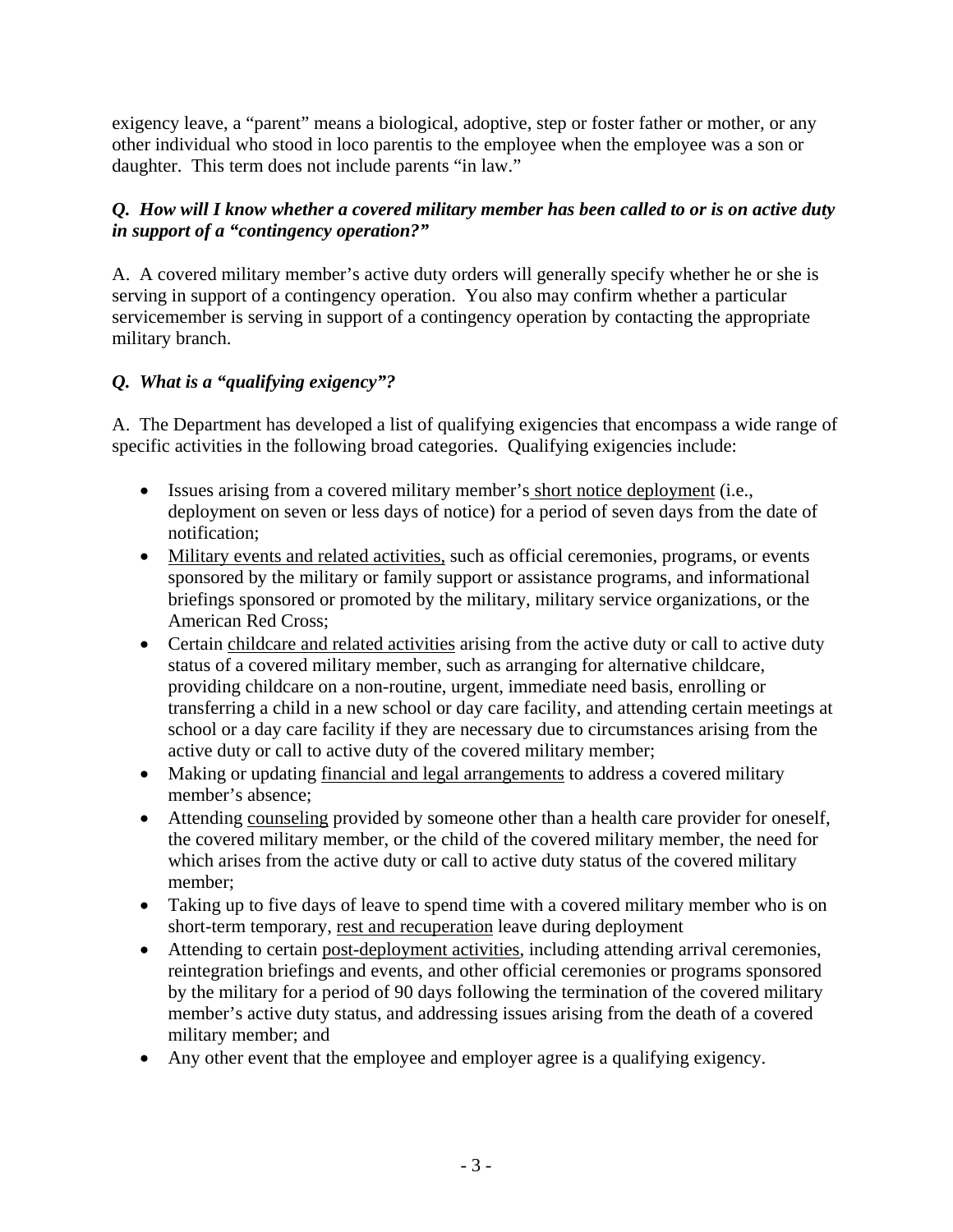## *Q. Can I take qualifying exigency leave to pick up a child from school or attend a school event?*

A. Yes, in certain limited circumstances. An eligible employee caring for a covered military member's child may use qualifying exigency leave to provide childcare on an urgent, immediate need basis, but not on a routine, everyday basis, where the need to provide the care arises from the active duty or call to active duty status of the covered military member. Accordingly, an employee could use qualifying exigency leave to provide childcare in an emergency, such as a school closure due to inclement weather, if the employee's need to provide the care arises from the active duty status of a covered military member. Qualifying exigency leave could not be used, however, on a routine basis to provide daily childcare after school hours (although it could be used temporarily while making arrangements for such care). Qualifying exigency leave may also be used to attend certain meetings with school staff, if those meetings are necessary due to the active duty or call to active duty status of the covered military member. For example, qualifying exigency leave could be used to attend a meeting with a teacher to discuss behavioral problems related to the child's parent being deployed. Qualifying exigency leave may not be used, however, for attending routine school events, such as birthday parties or plays.

#### *Q. For what additional events may employers and employees agree to use qualifying exigency leave?*

A. Employers and employees may agree to cover any additional events arising from the covered military member's active duty or call to active duty status as qualifying exigency leave. Such events may include leave to spend time with a covered military member either prior to or post deployment, or to attend to household emergencies that would normally have been handled by the covered military member. Employers and employees must agree to both the timing and duration of any such qualifying exigency leave and the leave may be counted against the employee's 12 week FMLA leave entitlement.

## *Q. What type of notice must I provide to my employer when taking FMLA leave because of a qualifying exigency?*

A. An employee must provide notice of the need for qualifying exigency leave as soon as practicable. For example, if an employee receives notice of a family support program a week in advance of the event, it should be practicable for the employee to provide notice to his or her employer of the need for qualifying exigency leave the same day or the next business day. When the need for leave is unforeseeable, an employee must comply with an employer's normal call-in procedures absent unusual circumstances.

An employee does not need to specifically assert his or her rights under FMLA, or even mention FMLA, when providing notice. The employee must provide "sufficient information" to make the employer aware of the need for FMLA leave and the anticipated timing and duration of the leave.

# *Q. What are the certification requirements for taking qualifying exigency leave?*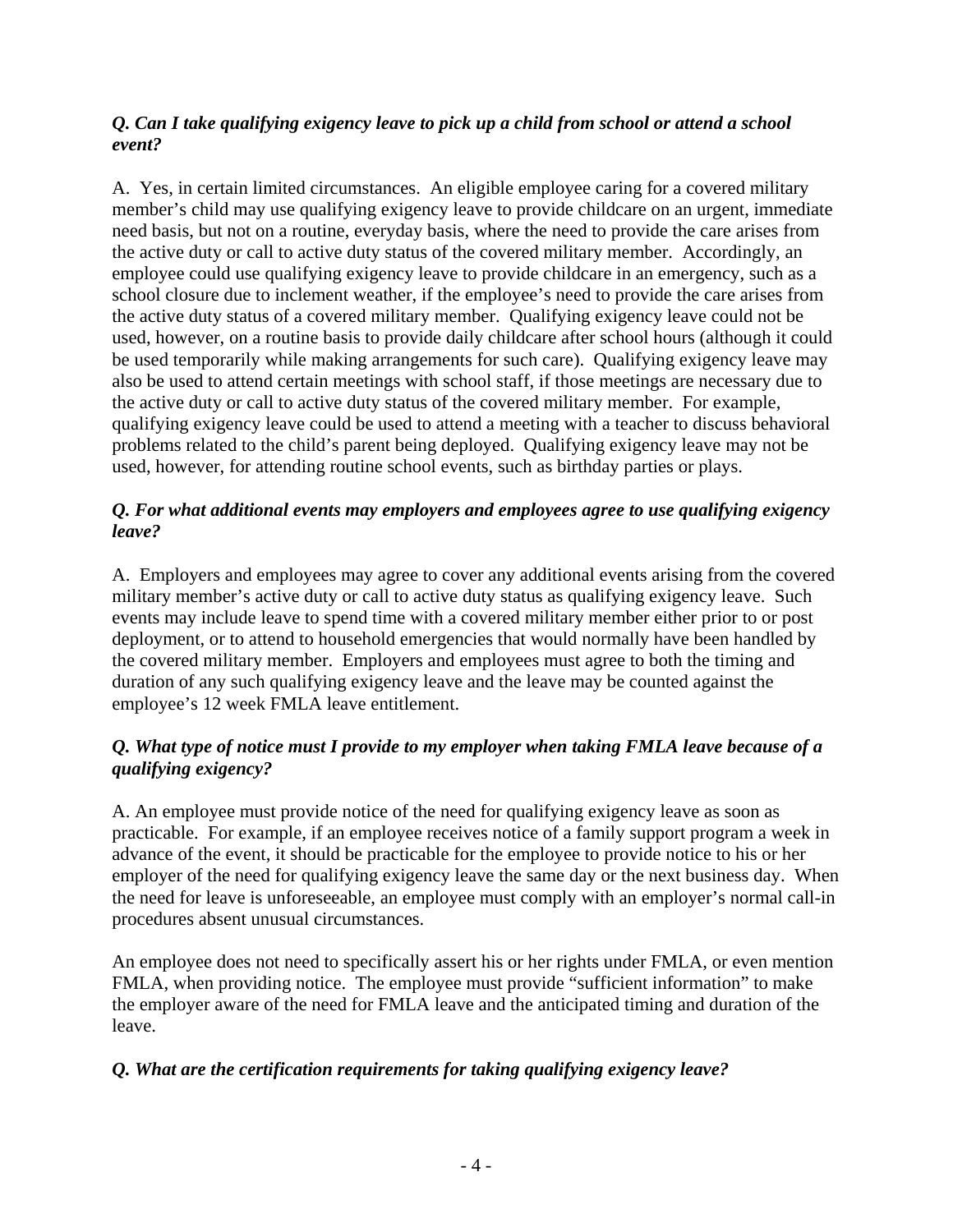A. The first time that an employee requests qualifying exigency leave, an employer may require the employee to provide a copy of the covered military member's active duty orders or other documentation issued by the military that indicates that the covered military member is on active duty or call to active duty status in support of a contingency operation, and the dates of the covered military member's active duty service.

In addition, each time that an employee first requests leave for one of the qualifying exigencies, an employer may require certification of the exigency necessitating leave. Certification supporting leave for a qualifying exigency includes: appropriate facts supporting the need for leave, including any available written documentation supporting the request; the date on which the qualifying exigency commenced or will commence and the end date; where leave will be needed on an intermittent basis, the frequency and duration of the qualifying exigency; and appropriate contact information if the exigency involves meeting with a third-party. The Department has developed a new optional form (WH-384) for employees' use in obtaining certification that meets qualifying exigency leave certification requirements.

## *Q. Are the certification procedures (timing, authentication, clarification, second and third opinions, recertification) the same for qualifying exigency leave and leave due to a serious health condition?*

A. The same timing requirements for certification apply to all requests for FMLA leave, including those for military family leave. Thus, an employee must provide the requested certification to the employer within the time frame requested by the employer (which must allow at least 15 calendar days after the employer's request), unless it is not practicable under the particular circumstances to do so despite the employee's diligent, good faith efforts.

If the qualifying exigency involves a meeting with a third party, employers may verify the schedule and purpose of the meeting with the third party. Additionally, an employer may contact the appropriate unit of the Department of Defense to confirm that the covered military member is on active duty or call to active duty status.

Employers are not permitted to require second or third opinions on qualifying exigency certifications. Employers are also not permitted to require recertification for such leave.

# *Q. How much FMLA leave may I take for qualifying exigencies?*

A. An employee may take up to 12 workweeks of FMLA leave for qualifying exigencies during the twelve-month period established by the employer for FMLA leave. Qualifying exigency leave may also be taken on an intermittent or reduced leave schedule basis.

# *Q. Is the 12 weeks of qualifying exigency leave a one-time entitlement?*

A. No. If a covered military member's active duty or call to active duty status spans more than one FMLA leave year, an eligible employee would be eligible to take qualifying exigency leave in each FMLA leave year. Moreover, an eligible employee could take qualifying exigency leave in a subsequent FMLA leave year for a different covered military member. Finally, if the same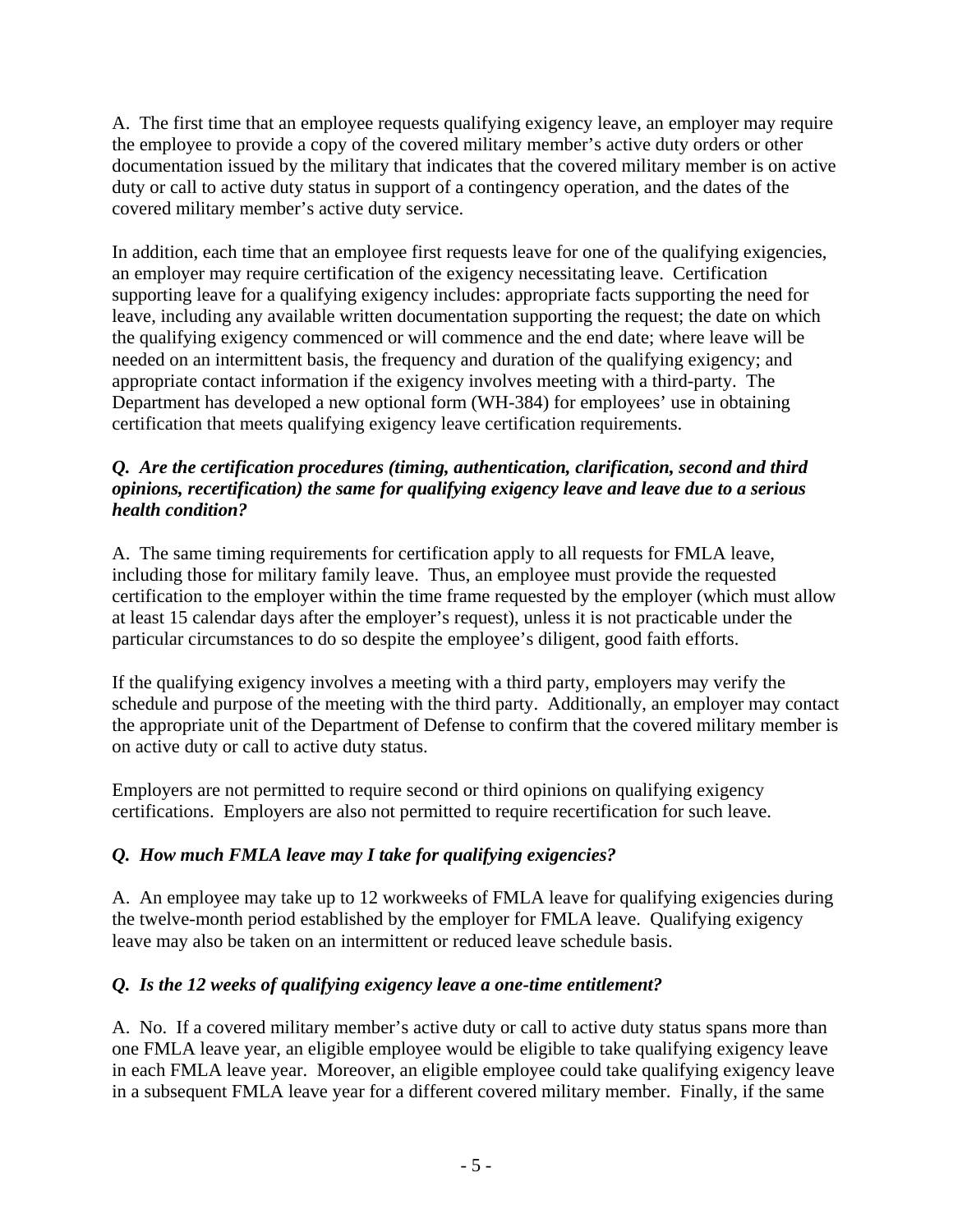covered military member returns from deployment and is subsequently redeployed, the eligible employee would again be entitled to qualifying exigency leave.

## *Q. How much leave can I take if I need leave for both a serious health condition and a qualifying exigency?*

A. Qualifying exigency leave, like leave for a serious health condition, is a FMLA-qualifying reason for which an eligible employee may use his or her entitlement for up to 12 workweeks of FMLA leave each year. An eligible employee may take all 12 weeks of his or her FMLA leave entitlement as qualifying exigency leave or the employee may take a combination of 12 weeks of leave for both qualifying exigency leave and leave for a serious health condition.

# *Q. Can I take qualifying exigency leave when my "covered military member" returns from deployment?*

A. Yes. An eligible employee is entitled to take qualifying exigency leave for certain qualifying post-deployment exigencies, including reintegration activities, for a period of 90 days following the termination of the covered military member's active duty status.

# **Military Caregiver Leave**

# *Q. What is "military caregiver leave"?*

A. "Military caregiver leave" is the second of the two new military family leave provisions. Such leave may be taken by an eligible employee to care for a covered servicemember with a serious injury or illness. This type of FMLA leave is based on a recommendation of the President's Commission on Care for America's Returning Wounded Warriors.

# *Q. Who is eligible to take military caregiver leave?*

A. An eligible employee who is the spouse, son, daughter, parent, or next of kin of a covered servicemember with a serious injury or illness may take job-protected FMLA leave to provide care to the servicemember.

## *Q. Are families of servicemembers in the Regular Armed Forces eligible for military caregiver leave?*

A. Yes. Military caregiver leave extends to those seriously injured or ill members of both the Regular Armed Forces and the National Guard or Reserves.

# *Q. Who is a "covered servicemember"?*

A. A "covered servicemember" is a current member of the Armed Forces, including a member of the National Guard or Reserves, who is undergoing medical treatment, recuperation, or therapy, is otherwise in outpatient status, or is otherwise on the temporary disability retired list, for a serious injury or illness incurred in the line of duty on active duty.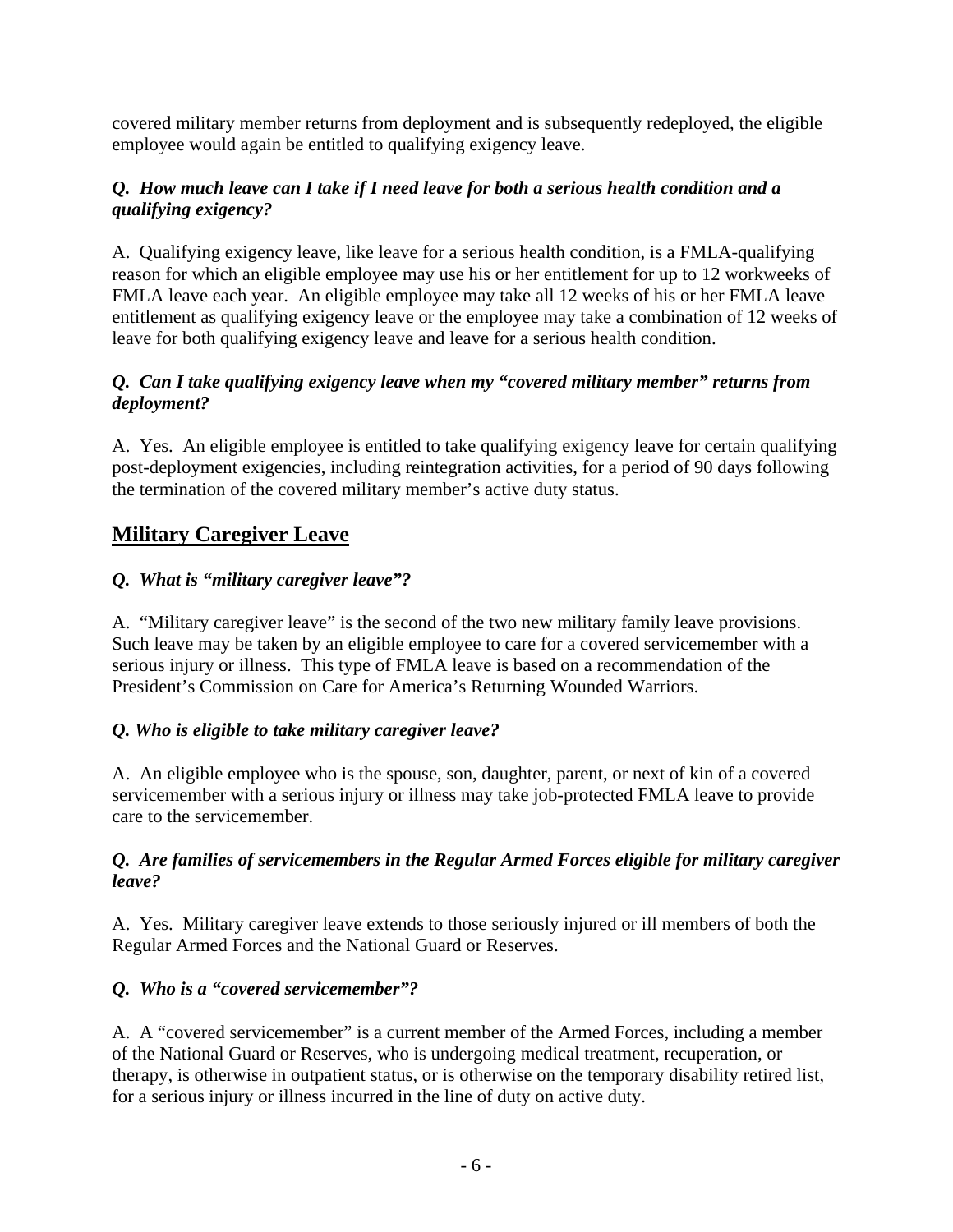#### *Q. Can I take military caregiver leave if I am the stepson or stepdaughter of the covered servicemember or if I am the stepparent of a covered servicemember?*

A. Yes. Under the FMLA for military caregiver leave, a "son or daughter of a covered servicemember" means a covered servicemember's biological, adopted, or foster child, stepchild, legal ward, or a child for whom the employee stood in loco parentis, and who is of any age. Under the FMLA for military caregiver leave, a "parent of a covered servicemember" means a covered servicemember's biological, adoptive, step or foster father or mother, or any other individual who stood in loco parentis to the covered servicemember. This term does not include parents "in law."

# *Q. What is a "serious injury or illness"?*

A. A "serious injury or illness" is an injury or illness incurred by a covered servicemember in the line of duty on active duty that may render the servicemember medically unfit to perform the duties of the member's office, grade, rank, or rating.

## *Q. How much leave may I take to care to for a covered servicemember?*

A. An eligible employee is entitled to take up to 26 workweeks of leave during a "single 12 month period" to care for a seriously injured or ill covered servicemember. The "single 12 month period" begins on the first day the eligible employee takes military caregiver leave and ends 12 months after that date, regardless of the method used by the employer to determine the employee's 12 workweeks of leave entitlement for other FMLA-qualifying reasons.

## *Q. May I take FMLA leave to both care for a covered servicemember and for another FMLA qualifying reason during this "single 12-month period?"*

A. Yes. The regulations provide that an eligible employee is entitled to a combined total of 26 workweeks of military caregiver leave and leave for any other FMLA-qualifying reason in this "single 12-month period," provided that the employee may not take more than 12 workweeks of leave for any other FMLA-qualifying reason during this period. For example, in the single 12 month period an employee could take 12 weeks of FMLA leave to care for a newborn child and 14 weeks of military caregiver leave, but could not take 16 weeks of leave to care for a newborn child and 10 weeks of military caregiver leave.

#### *Q. Can I carry-over unused weeks of military caregiver leave from one 12-month period to another?*

A. No. If an employee does not use his or her entire 26-workweek leave entitlement during the "single 12-month period" of leave, the remaining workweeks of leave are forfeited. After the end of the "single 12-month period" for military caregiver leave, however, an employee may be entitled to take FMLA leave to care for the covered military member if the member is a qualifying family member under non-military FMLA and he or she has a serious health condition.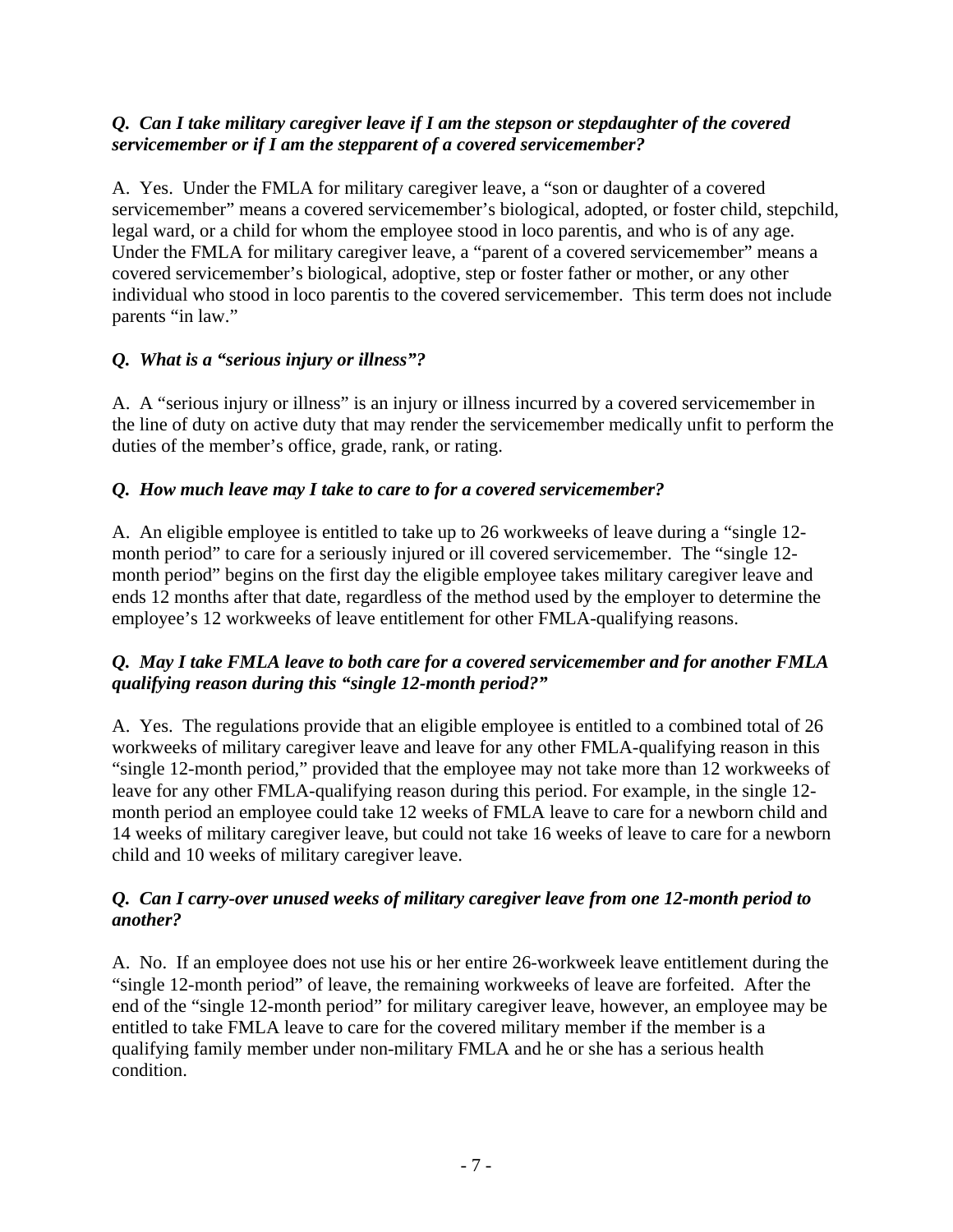## *Q. Can I take military caregiver leave as the son or daughter of a covered servicemember if I am 18 years old or older?*

A. Yes. The new FMLA regulations contain special definitions for son and daughter for both of the military family leave provisions. For military caregiver leave, an eligible employee may take leave if he or she is the "son or daughter of a covered servicemember," which is defined as the covered servicemember's biological, adopted, or foster child, stepchild, legal ward, or a child for whom the covered servicemember stood in loco parentis, and who is of any age.

# *Q. Who is a servicemember's "next of kin" for purposes of military caregiver leave?*

A. The regulations define a covered servicemember's "next of kin" as the servicemember's nearest blood relative, other than the covered servicemember's spouse, parent, son, or daughter, in the following order of priority: blood relatives who have been granted legal custody of the servicemember by court decree or statutory provisions, brothers and sisters, grandparents, aunts and uncles, and first cousins, unless the covered servicemember has specifically designated in writing another blood relative as his or her nearest blood relative for purposes of military caregiver leave under FMLA, in which case the designated individual shall be deemed to be the covered servicemember's next of kin. The regulations provide that all family members sharing the closest level of familial relationship to the covered servicemember shall be considered the covered servicemember's next of kin, unless the covered servicemember has specifically designated an individual as his or her next of kin for military caregiver leave purposes. In the absence of a designation, where a covered servicemember has three siblings, for example, all three siblings will be considered the covered servicemember's next of kin.

## *Q. Can I take military caregiver leave to care for a servicemember who is no longer serving in the military? What about for a retired member of the military?*

A. No. Former members, including retired members, of the Regular Armed Forces, the National Guard, or the Reserves are not considered "covered servicemembers" under the military caregiver leave provision. Military caregiver leave does cover seriously ill or injured servicemembers on the temporary disability retired list; servicemembers on the permanent disability retired list, however, are not covered.

### *Q. Can I take military caregiver leave for more than one seriously injured or ill servicemember, or more than once for the same servicemember if he or she has a subsequent serious injury or illness?*

A. Yes. By regulation, military caregiver leave is a "per-servicemember, per-injury" entitlement. Accordingly, an eligible employee may take 26 workweeks of leave to care for one covered servicemember in a "single 12-month period," and then take another 26 workweeks of leave in a different "single 12-month period" to care for another covered servicemember. An eligible employee may also take 26 workweeks of leave to care for a covered servicemember in a "single 12-month period," and then take another 26 workweeks of leave in a different "single 12 month period" to care for the same servicemember with a subsequent serious injury or illness (e.g., if the servicemember is returned to active duty and suffers another injury).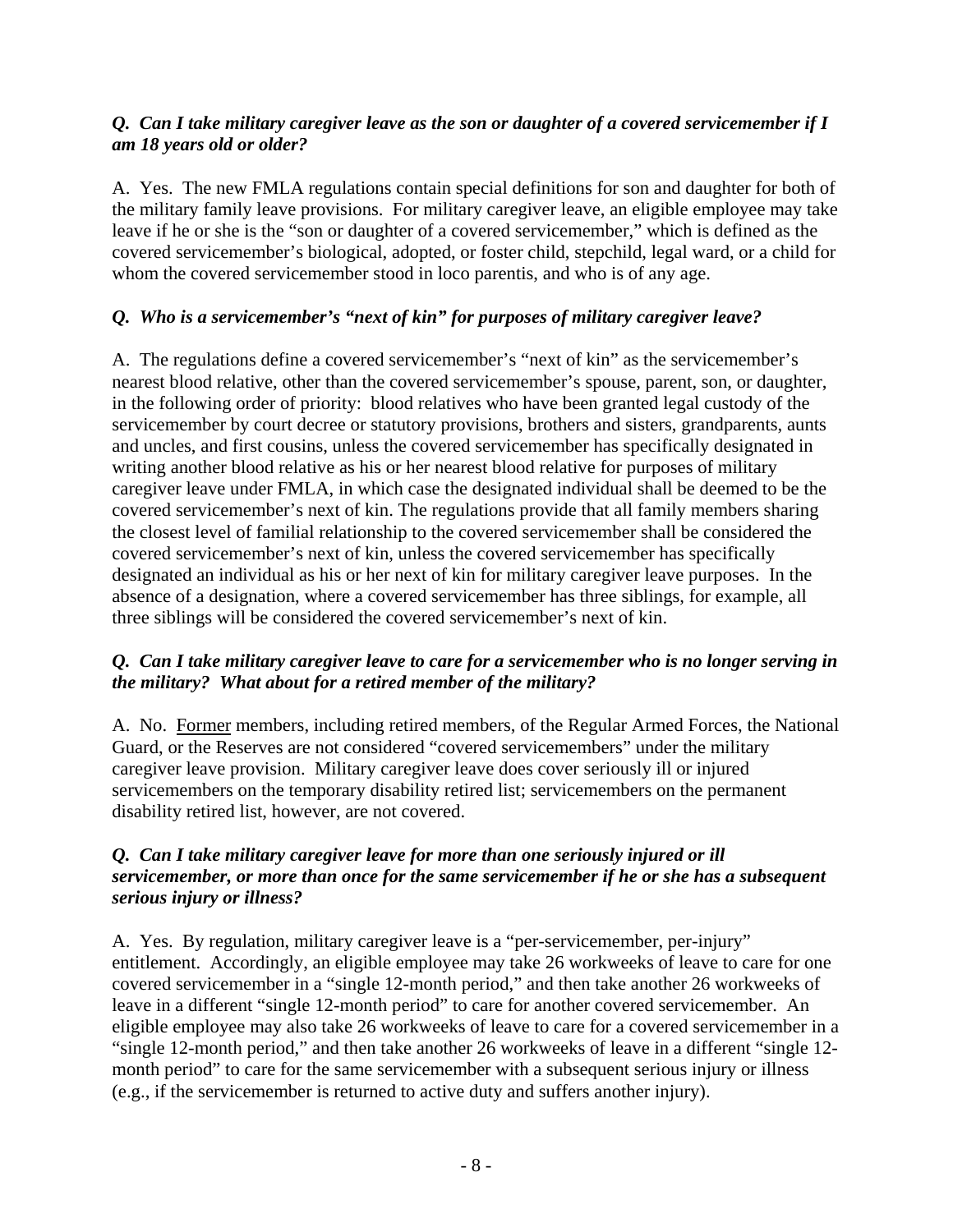#### *Q. Can I take additional military caregiver leave if a covered servicemember receives a serious injury or illness and then, at a later time, manifests a second serious injury or illness?*

A. Yes. If a covered servicemember incurs a serious injury or illness and manifests a second serious injury or illness at a later time, an eligible employee would be entitled to an additional 26-workweek entitlement to care for the covered servicemember in a separate "single 12-month period." However, the covered servicemember must still be a member of the Armed Forces, or the National Guard or Reserves, including those on the temporary disability retired list, and the second serious injury or illness must have been incurred in the line of duty on active duty. For example, an eligible employee may take military caregiver leave to care for a covered servicemember who has suffered a limb amputation in the line of duty on active duty; if that same servicemember manifests a brain injury a year later arising from the same incident, the employee would be eligible to take another 26 workweeks of military caregiver leave at that time.

# *Q. Can I care for two seriously injured or ill servicemembers at the same time?*

A. Yes. However, an eligible employee may not take more than 26 workweeks of leave during each "single 12-month period."

## *Q. What type of notice must I provide to my employer when taking military caregiver FMLA leave because of a qualifying exigency?*

A. An employee must provide 30 days advance notice of the need to take FMLA leave for planned medical treatment for a serious injury or illness of a covered servicemember. When 30 days advance notice is not possible, the employee must provide notice as soon as practicable taking into account all of the facts and circumstances. When the need for leave is unforeseeable, an employee must comply with an employer's normal notice or call-in procedures, absent unusual circumstances.

An employee does not need to specifically assert his or her rights under FMLA, or even mention FMLA, when providing notice. The employee must provide "sufficient information" to make the employer aware of the need for FMLA leave and the anticipated timing and duration of the leave.

#### *Q. Are there certification requirements for taking military caregiver leave?*

A. Yes. When leave is taken to care for a covered servicemember with a serious injury or illness, an employer may require an employee to obtain a certification completed by an authorized health care provider of the covered servicemember. The Department has developed a new optional form (WH-385) for employees' use in obtaining certification that meets military caregiver leave certification requirements. This optional form reflects certification requirements so as to permit the employee to furnish appropriate information to support his or her request for leave to care for a covered servicemember with a serious injury or illness.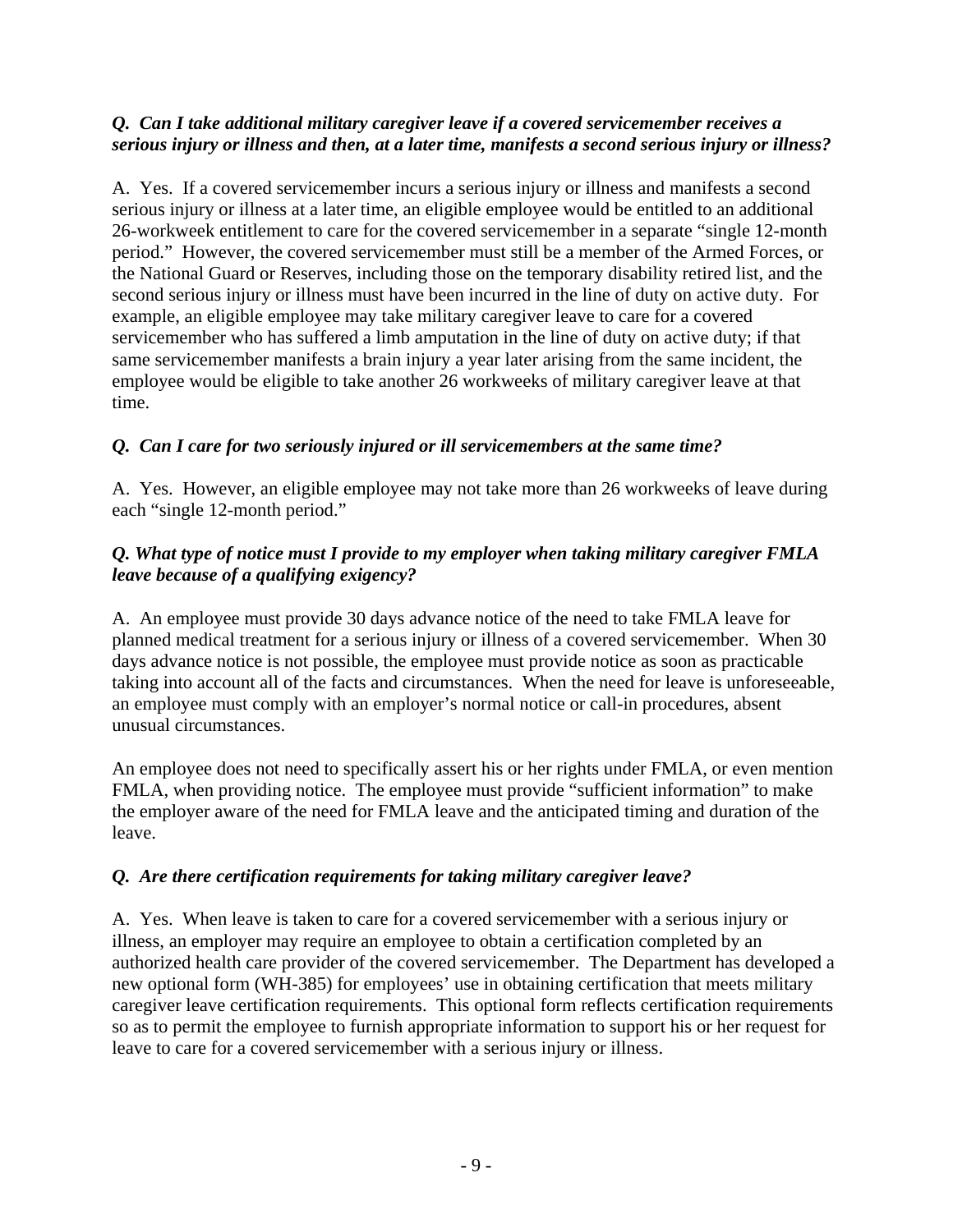#### *Q. Are the certification procedures (timing, authentication, clarification, second and third opinions, recertification) the same for military caregiver leave and leave due to a serious health condition?*

A. The same timing requirements for certification apply to all requests for FMLA leave, including those for military family leave. Thus, an employee must provide any requested certification to the employer within the time frame requested by the employer (which must allow at least 15 calendar days after the employer's request), unless it is not practicable under the particular circumstances to do so despite the employee's diligent, good faith efforts.

The regulations also permit employers to authenticate and clarify medical certifications submitted to support a request for military caregiver leave using the procedures applicable to FMLA leave taken to care for a family member with a serious health condition.

Employers are not permitted to require second or third opinions on military caregiver leave. Employers are also not permitted to require recertification for such leave.

## *Q. Are private health care providers, as well as military health care providers, permitted to complete a certification for military caregiver leave?*

A. Yes. A private health care provider can complete certifications for military caregiver leave if the health care provider is either a DOD TRICARE network authorized private health care provider or a DOD non-network TRICARE authorized private health care provider. Department of Defense health care providers and Veterans Affairs health care providers can also complete a certification for military caregiver leave. *See* 29 CFR 827.310(a).

### *Q. What if my covered servicemember receives a catastrophic injury and the military issues me travel orders to immediately fly to Landstuhl Regional Medical Center in Germany to be at his bedside. Do I have to provide a completed certification before flying to Germany?*

No. Given the seriousness of the injuries or illnesses incurred by a servicemember whose family receives an "invitational travel order" (ITO) or "invitational travel authorization" (ITA), and the immediate need for the family member at the servicemember's bedside, the regulations require an employer to accept the submission of an ITO or ITA, in lieu of the DOL optional certification form or an employer's own form, as sufficient certification of a request for military caregiver leave during the time period specified in the ITO or ITA.

The regulations also permit an eligible employee who is a spouse, parent, son, daughter or next of kin of a covered servicemember to submit an ITO or ITA issued to another family member as sufficient certification for the duration of time specified in the ITO or ITA, even if the employee seeking leave is not the named recipient on the ITO or ITA.

If the covered servicemember's need for care extends beyond the expiration date specified in the ITO or ITA, the regulations permit an employer to require an employee to provide certification for the remainder of the employee's leave period.